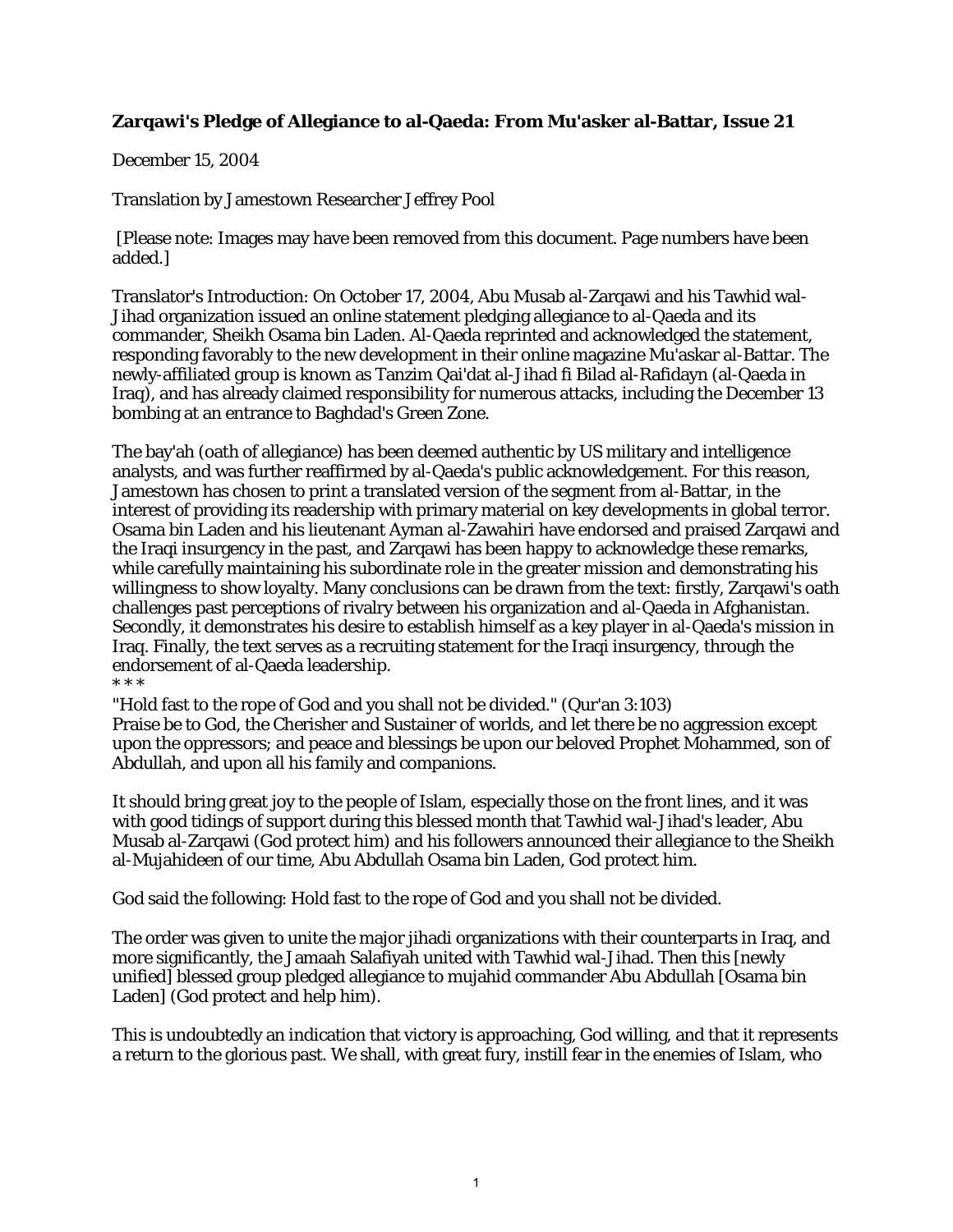consider that through their war in Iraq they have nearly uprooted Islam from its recent stronghold. For this, we will turn [the war] into a hell for them.

The land of Babylon, as it is called by the Jews and their compatriots in the extreme American right who perpetrate the war, is not the piece of cake expected by the people. Rather, they wish a return to the year 2001, for even though they suffered great losses, there is no doubt that those resulting from the blessed [9/11] attacks are not on the scale of their defeat in Iraq, God willing. They have thrown their weight around in this Muslim land, deciding that it would be the cornerstone in their plan which they named 'the Greater Middle East' in their effort to impose their infidel democracy, transform the peoples of the region and uproot Islam [from it]; however God will shame them and forsake them, grace and praise be unto Him.

## [...]

On a memorable, historic day in this holy month, Sunday the third of Ramadan to be specific, Abu Musab al-Zarqawi- the known Islamic leader- pledged allegiance to the mujahid sheikh Osama bin Laden, to hear and obey for better or worse, and to the cause of jihad until all of Islam is in God's service.

The Iraqi mujahideen issued a statement to this effect, reprinted here in its entirety:

Praise be to God who has united the ranks of the mujahideen and disperses the forces of the infidels, and praise be to God who said: "hold fast to the rope of God and you shall not be divided". Blessings and peace be upon he who, through God, united the hearts of believers, and who stood as a bulwark in the face of the enemies of Islam (they are severe against disbelievers, and merciful among themselves), and upon his family and companions, who raised the sword of truth against the propagators of falsehood.

Numerous messages were passed between 'Abu Musab' (God protect him) and the al-Qaeda brotherhood over the past eight months, establishing a dialogue between them. No sooner had the calls been cut off than God chose to restore them, and our most generous brothers in al-Qaeda came to understand the strategy of the Tawhid wal-Jihad organization in Iraq, the land of the two rivers and of the Caliphs, and their hearts warmed to its methods and overall mission.

With the appearance of Ramadan, the month of the gift of victories, Muslims are compelled to join forces and be a stick in the eye of Islam's enemies.

[Let it be known that] al-Tawhid wal-Jihad pledges both its leaders and its soldiers to the mujahid commander, Sheikh "Osama bin Laden" (in word and in deed) and to jihad for the sake of God until there is no more discord [among the ranks of Islam] and all of the religion turns toward God.

For we have heard the words of our Prophet, whom we believe and trust, (let the world not succumb to baseness and depravity), and we have seen the absurdity of today's political leaders. We are waiting in regard to his final promise on succession:

"Prophethood will remain with you for as long as God wills it to remain, then God will raise it up wherever He wills to raise it up. Afterward, there will be a caliphate that follows the guidance of Prophethood remaining with you for as long as God wills it to remain. Then, He will raise it up whenever He wills to raise it up. Afterward, there will be a reign of violently oppressive rule [unjust Muslim kings] and it will remain as long as God wills it. Then, there will be a reign of